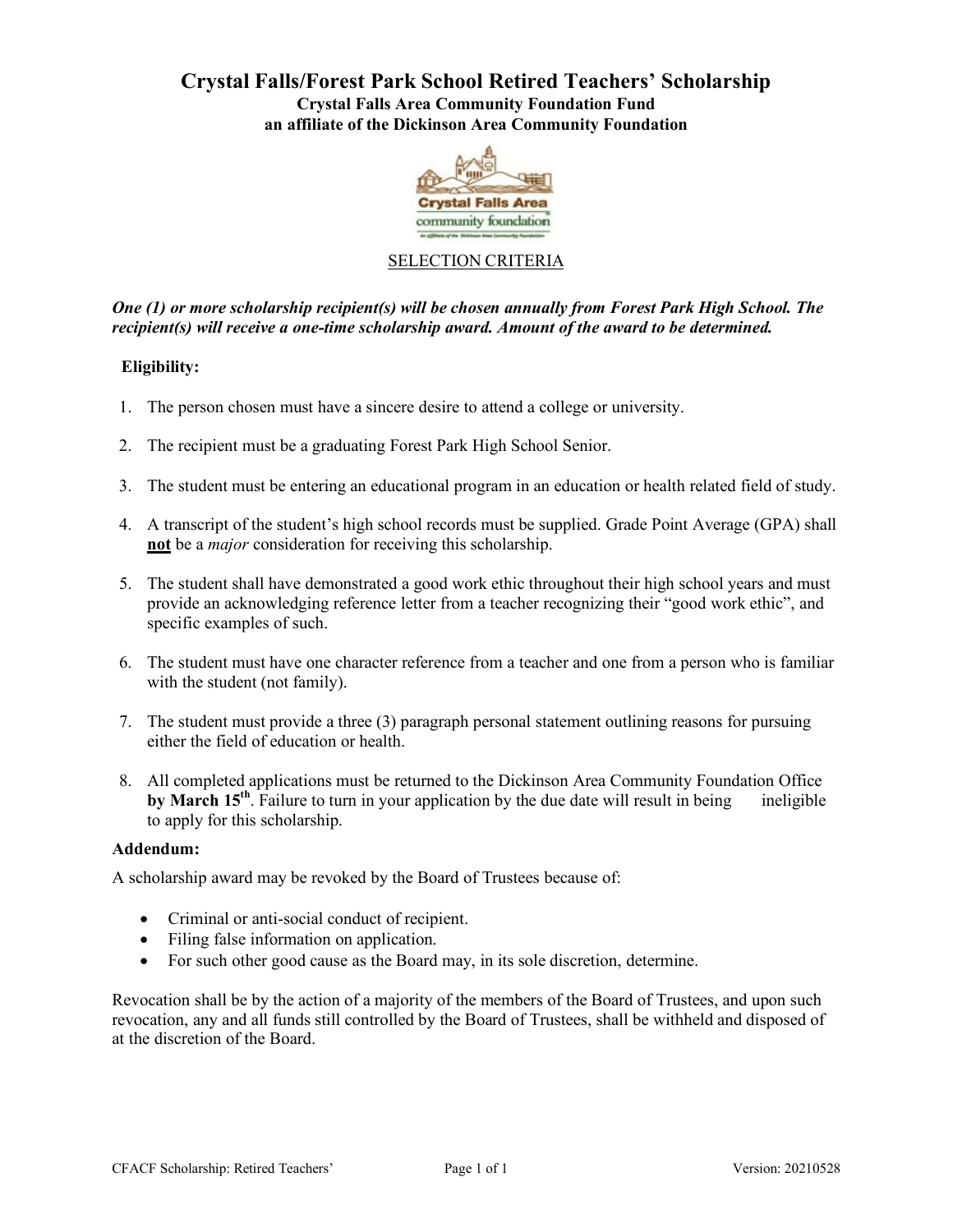

# *Crystal Falls/Forest Park Retired Teachers' Scholarship*

# **Crystal Falls Area Community Foundation Fund an affiliate of the Dickinson Area CommunityFoundation Completed applications must be submitted to DACF by March 15th**

| Date                                                                                                                              |  |  |                              |
|-----------------------------------------------------------------------------------------------------------------------------------|--|--|------------------------------|
| <b>Full Name</b>                                                                                                                  |  |  |                              |
| <b>Street Address</b>                                                                                                             |  |  |                              |
| <b>City ST ZIP Code</b>                                                                                                           |  |  |                              |
| <b>Home Phone</b>                                                                                                                 |  |  |                              |
| <b>Email Required</b>                                                                                                             |  |  |                              |
| In what extra-curricular activities did you participate in? (Include both in-school activities and                                |  |  |                              |
| volunteer activities outside of school)                                                                                           |  |  |                              |
|                                                                                                                                   |  |  |                              |
|                                                                                                                                   |  |  |                              |
|                                                                                                                                   |  |  |                              |
|                                                                                                                                   |  |  |                              |
|                                                                                                                                   |  |  |                              |
|                                                                                                                                   |  |  |                              |
| Did you work during the school year?                                                                                              |  |  | If yes, how many hours/week? |
| Name of college or university you plan to attend:                                                                                 |  |  |                              |
| Have you applied for admission?                                                                                                   |  |  |                              |
| Have you been accepted?                                                                                                           |  |  |                              |
| Intended field of study:                                                                                                          |  |  |                              |
| Have you applied for other scholarships?                                                                                          |  |  |                              |
| Have you been granted a scholarship? If so, name of scholarship & amount:                                                         |  |  |                              |
|                                                                                                                                   |  |  |                              |
|                                                                                                                                   |  |  |                              |
|                                                                                                                                   |  |  |                              |
|                                                                                                                                   |  |  |                              |
| Please include the following with the application:                                                                                |  |  |                              |
| An acknowledging reference letter from a teacher recognizing your good work ethic with<br>1.<br>examples.                         |  |  |                              |
| Two-character references: one from a teacher and one from a person familiar with the<br>2.<br>studentwho is not a family member.  |  |  |                              |
| A three-paragraph personal statement outlining reasons for pursuing a degree in either the field<br>3.<br>of education or health. |  |  |                              |
| Copy of high school transcripts.<br>4.                                                                                            |  |  |                              |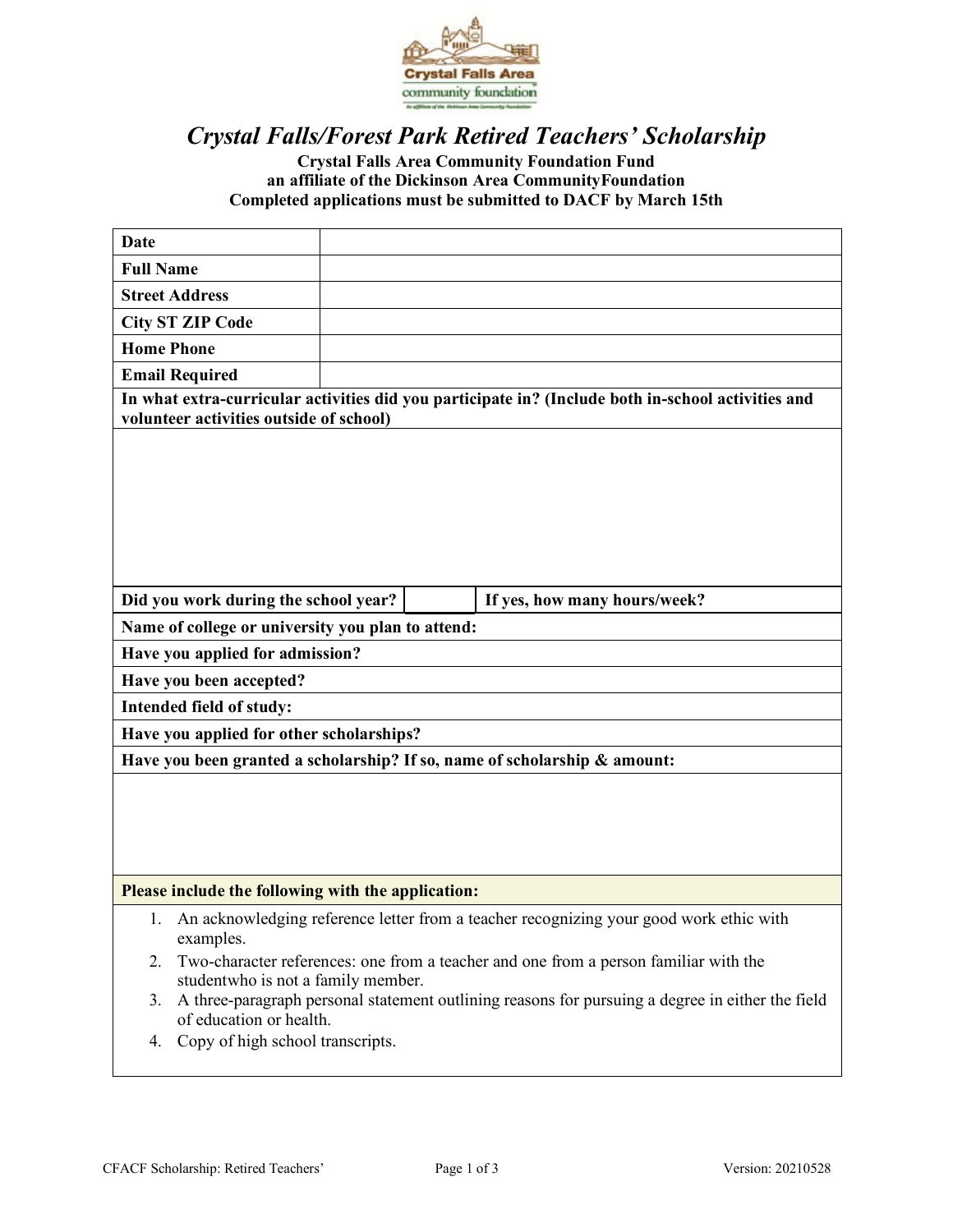

#### **Application Deadline**

All applications need to be submitted to Dickinson Area Community Foundation's office **by March 15th.**

#### **Agreement and Signature**

By submitting this application, I affirm that the facts set forth in it are true and complete. I understand any false statements, omissions, or other misrepresentations made by me on this application may result in rejection of this application.

Name (printed)

Signature

Date

#### **Parent Application Form**

Name of parent or guardian completing this form:

Home address:

Phone:

Email Address

**Do you have any dependents other than your own family or other extenuating circumstances that should be considered? If yes, please explain:**

## **Note here any statements you may wish to make which assist the scholarship selection committee in consideration of the applicant:**

#### **Agreement & Signature:**

I affirm that the statements above are true and complete. I understand any false statements, omissions, or other misrepresentations made by me on this application may result in rejection of this application.

Signature of parent or guardian:

Date: